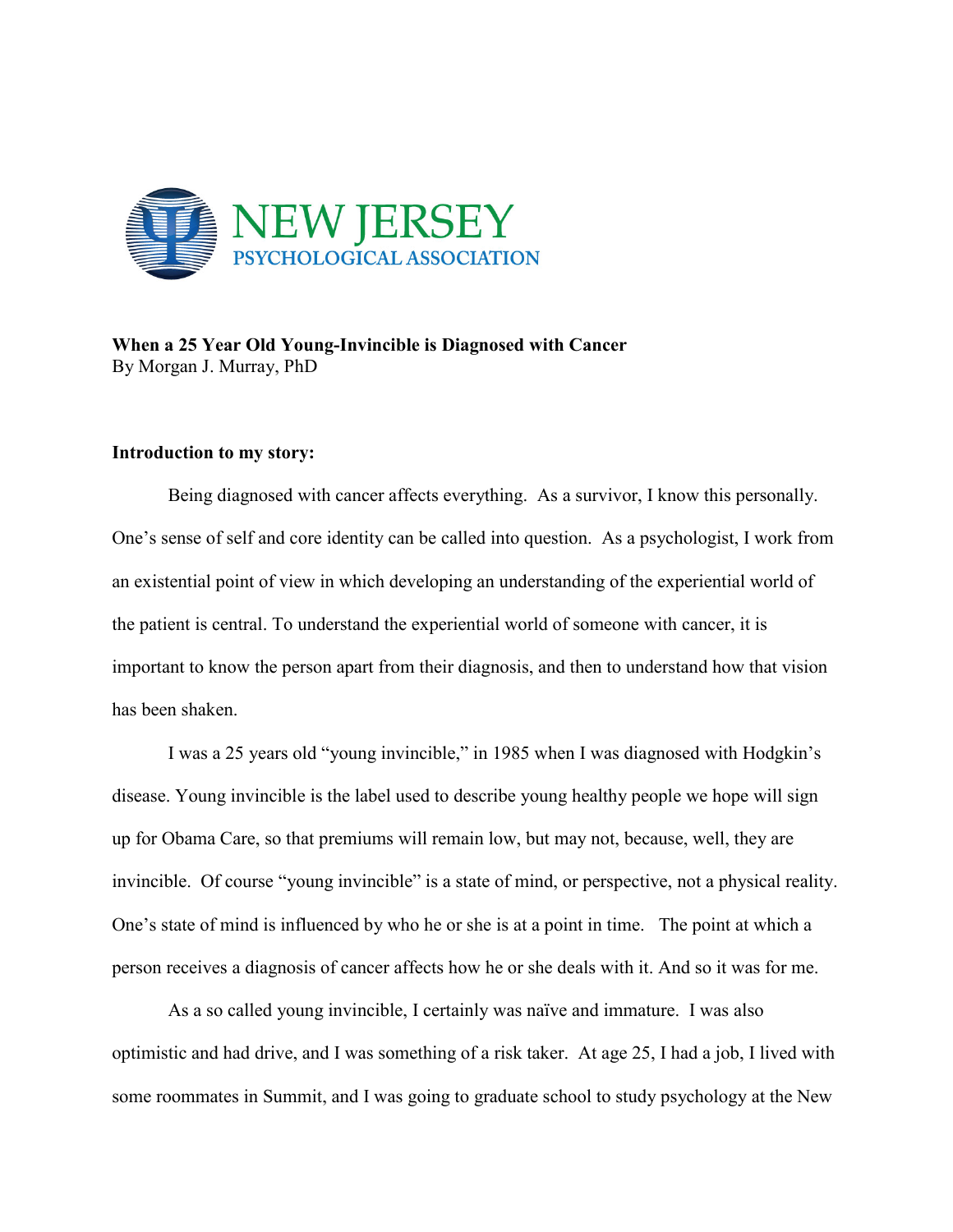School for Social Research in Manhattan. Things were going well, and it was into this context that I received a cancer diagnosis. Though shaken, my awareness of the life and death reality of my diagnosis was not clear. This limited awareness results from the defensive process of denial. The idea of "being in denial" is often seen in negative terms, but let's face it, denial helps one manage the sadness and depression that comes with the fear of dying, the fear of not being able to live the life you envisioned for yourself. Mortality is relevant to everyone, but for a patient battling cancer, he or sheis confronted with the thing that might end his or her life.

### **The beginning of the battle and health insurance:**

My story actually has a health insurance tie in. You see, by 1985 I had been working at Fair Oaks Hospital (now Summit Oaks) as a mental health associate for three years. I was leaving that job to begin work for a psychiatric day program called Community Psychiatric Institute in Maplewood. Fair Oaks offered to sign me up for COBRA. I learned that COBRA allowed me to pay to extend my health insurance, but it was expensive. I reasoned that my new job had only a three month probationary period before they would provide me with health insurance coverage. Therefore, I could save money by not signing up for COBRA, and just not get sick for three months. Invincibility right?!

So, I started my new job, and one evening I felt a lump near my collar bone. My powers of rationalization and denial can be powerful, but try as I might I could not figure out an "it's nothing" kind of rational. The lump near my collar bone was a something, and it did not belong. So I made a doctor's appointment. I did not have a doctor at the time (why would I need one?), so I called the Summit Medical Group and found a doctor that could help me find out what this lump was. The doctor felt the lump and said we need to do a biopsy. "Oh my god," I remark, "I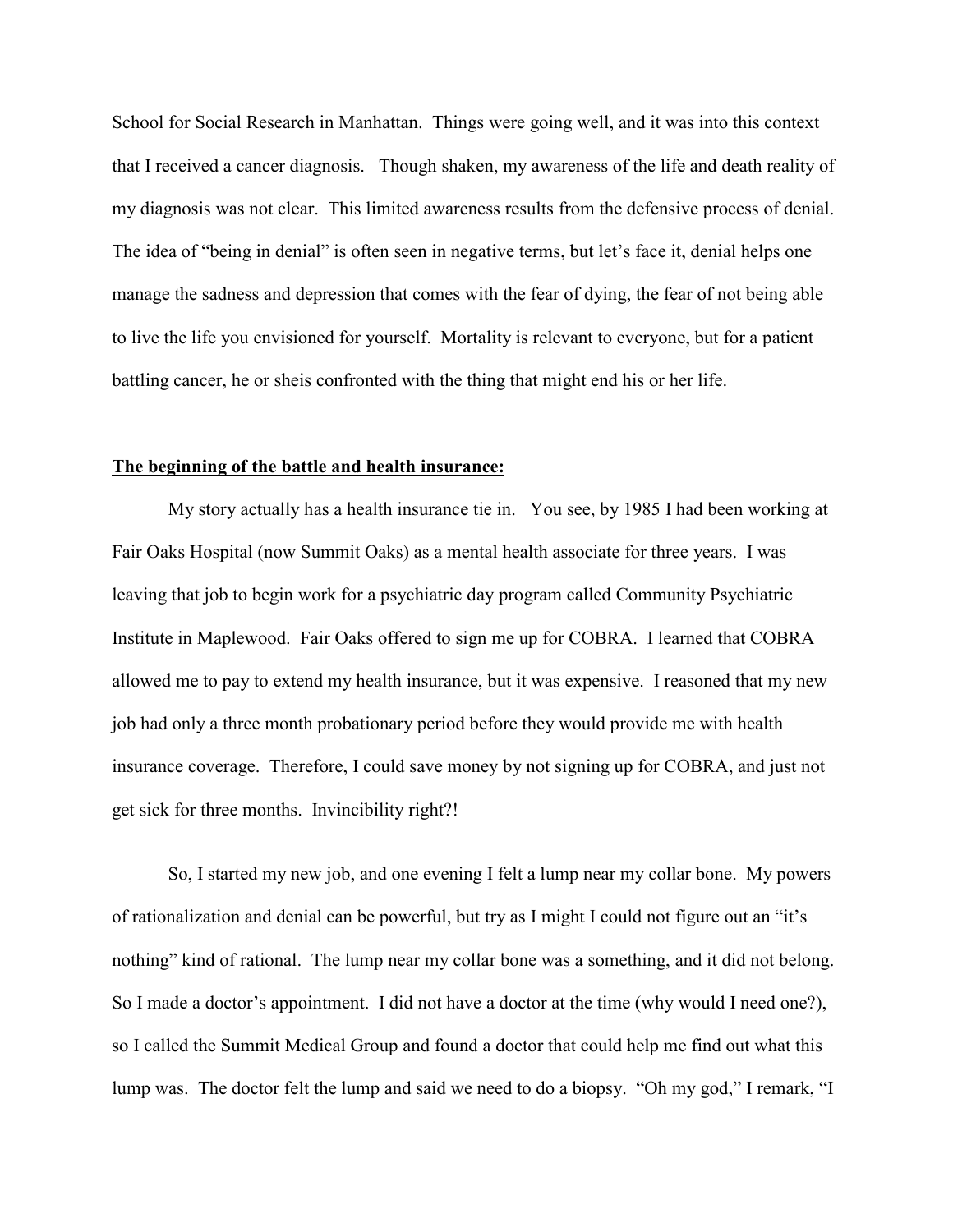have no insurance!" The doctor says, "We are doing the biopsy, we'll take it as a charity case if we need to." I left the office and drove across town to Fair Oaks and went into the administrative office and asked if it was too late to sign up for COBRA. No, it is not too late, in fact I had three days to spare!

## **Biopsy and second opinions:**

I had the biopsy and the doctor came to the recovery room and told me, "You have a malignancy." He called it **Hodgkin's disease**. I learned later on that it was a cancer originating from [white blood cells](http://en.wikipedia.org/wiki/White_blood_cell) called [lymphocytes,](http://en.wikipedia.org/wiki/Lymphocyte) and that it was a form of lymphoma that spread through the lymph system moving from lymph node to lymph node. But my immediate reaction was to rationalize. I was in disbelief – my denial went into over-drive. "Is he saying I have cancer or something like cancer?" I mean he called it a "malignancy" and a "disease" but did not use the word cancer. I was waiting for someone to tell me everything was going to be ok.

I was referred to an oncologist at the Summit Medical Group. At the same time, my parents got the name of a doctor at Morristown Memorial Hospital for another opinion, and then a third from someone at Memorial Sloan Kettering in Manhattan. I received optimistic views from each of these three doctors. Current treatments for Hodgkin's were very successful. They all thought I would be cured. This is what I wanted to hear. It fit the young invincible selfimage that I wanted to maintain. There was some disagreement on which chemotherapy regimen would be best, but in the end we went with the recommendation from Sloan Kettering. It was important to me that the treatment take place at the Summit Medical Group, since I lived in Summit and worked in Maplewood. It felt very important to be able to work.

#### **The chemo begins:**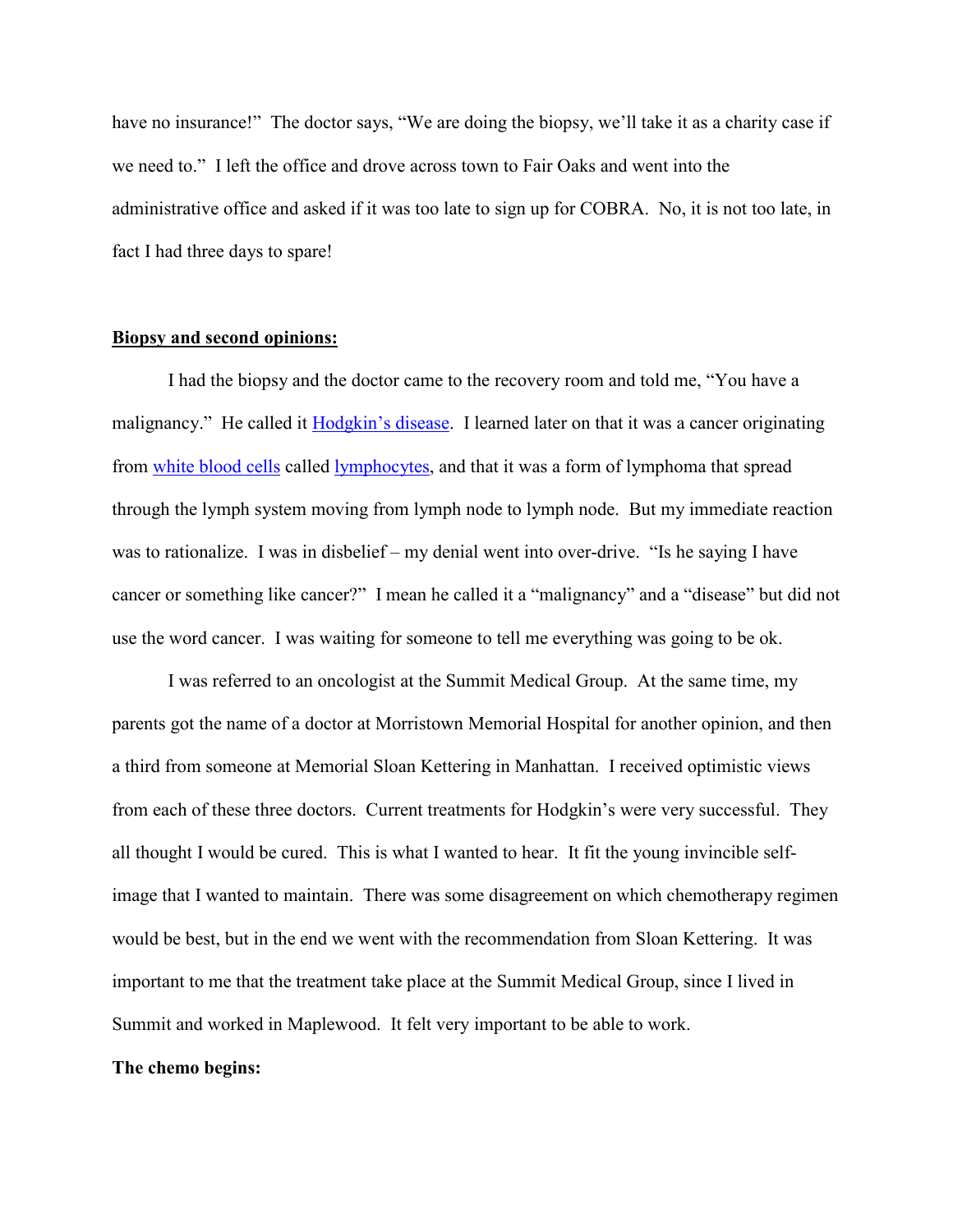The next step was for me to meet with my doctor to learn my treatment plan. I was to receive a cocktail of chemotherapy agents called [MOPP](https://en.wikipedia.org/wiki/MOPP_%28chemotherapy%29) [\(Nitrogen Mustard,](https://en.wikipedia.org/wiki/Nitrogen_mustard) Oncovin, Prednisone, and Procarbazine), as well as radiation. I thought that Nitrogen Mustard sounded like a deadly nerve gas. It was scary to think about. I remember that I did not ask many questions, as this made it easier to cope with my fear. I knew others would handle it quite differently, and would need answers to many questions to feel safer. But, given my personality, it was important to try to be stoic. It was the way I coped when so much seemed out of my control.

I learned that treatment would take close to nine months. Chemotherapy would be every other week as long as my blood counts were good, and then I would go through a course of six weeks of radiation, followed by two final months of chemotherapy. My denial weakened as I listened the description of treatment. I steeled myself, "I have to do it." "Chemo is pretty heavy, but this is curable," I said to myself.

My doctor continued: people that receive MOPP are at a greater risk for developing leukemia within five years of receiving it. Again, I felt scared, but I remember feeling more numb than scared. Leukemia in my perception was a death sentence. The doctor said it was not a high likelihood but a risk he wanted me to know about. I did not ask for any further details. I held on to his statement, "...not a high likelihood."

But then he added this (and this was the thing that really got me): "The treatments will make you sterile." He said, "There is a very high likelihood – a 99% chance that you will be made sterile by this treatment." My immediate question was, "For how long?" He responded, "Permanently." He explained to me that chemotherapy had the biggest impact on rapidly dividing cells, like cancer cells, hair, bone marrow, and sperm cells. This really shook me as it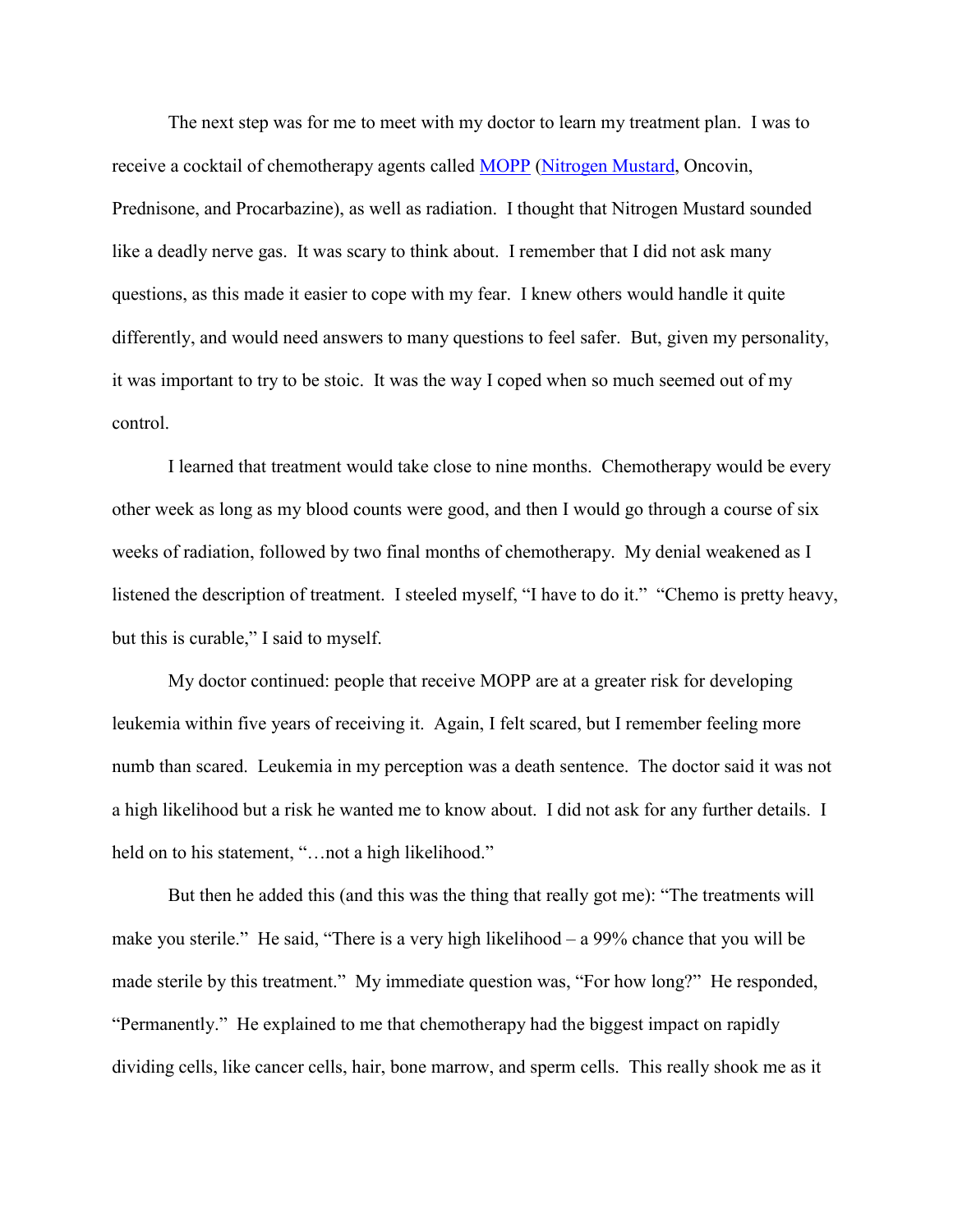marked the first moment in this whole process when I had to think of a permanent change in my life. I had always planned to have children.

And let's face it, young invincible men are supposed to have sperm! There is a crack in the self-image. It was a direct threat to my masculinity. And by that I mean: What woman was going to want to be in a relationship with someone with no sperm, no fertility, and no genes to pass on to the next generation? What was my status as a man, or as a prospective life partner? I felt devastated. These feelings were flooding my consciousness as I sat in the consultation room discussing the chemotherapy and radiation that would begin by the end of the week.

Now just to be clear, in my mind, it was not a fear of dying at this point – I had been given assurances from some very knowledgeable doctors, so the fear of death was not well formed. The information about being sterile was concrete; it was presented definitely and without a choice, and it affected this sense of youthful invulnerability. I left that meeting with all this swimming in my head. It felt heavy and as though starting chemo would be like crossing a threshold to a life I had never imagined.

I left the meeting with my doctor feeling depressed. I went to visit a friend who was a former oncology nurse. She mentioned cryopreservation of sperm. As simple as that, I felt relief and a way forward. I called my doctor and asked him about it. He said we could delay the treatment for a week, so I would have a chance to store sperm.

### **My treatment began**.

So, I began treatment. There were a lot of things to adjust to, like dealing with nausea on chemo days. The chemotherapy treatments were every other week and I scheduled them for Friday afternoons so it would not conflict with my work schedule. By month 4 of the MOPP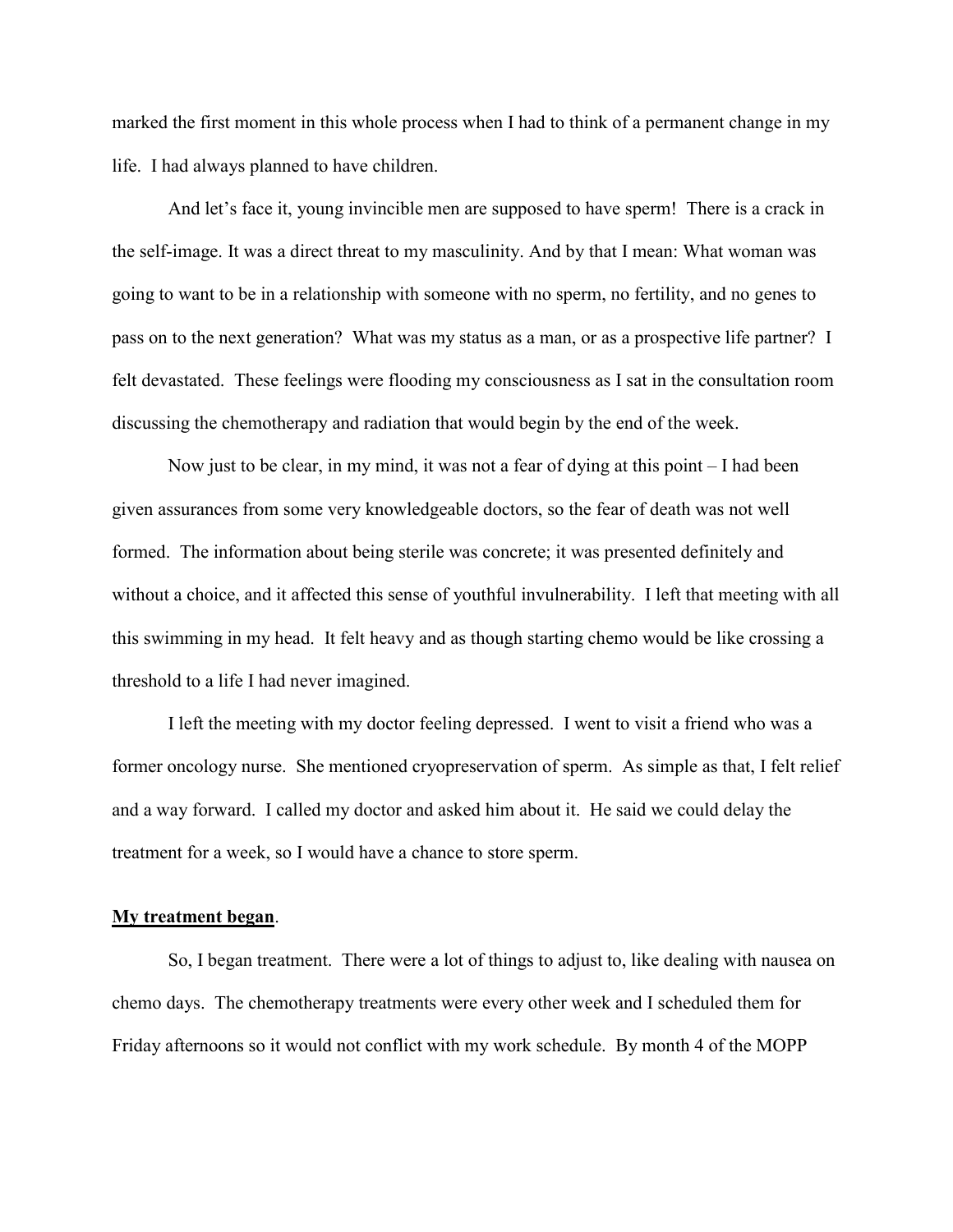regimen, I began radiation treatment. At first radiation was much easier, but I found the sideeffects were cumulative. I did not become nauseous, but it was exhausting.

When I was in the middle of the scheduled course of chemotherapy, the x-ray results indicated that the tumors were responding to treatment. My sense that I would beat this disease was strong. I just had to finish my treatment; that was the major focus for my energy. An equal focus for my energy was keeping my life on track. I wanted to maintain my full time work, my night classes in graduate school, and my social life. At 25 years old, these were all part of establishing my personal independence that was essential to my self-concept.

As I neared the end of my treatment, I began dating Sarah Showalter, who was a friend from college. Having a girlfriend was part of living. And the point of battling cancer is to have time, so we can live.

### **Remission:**

Beating cancer feels good. And life was good. I had a job that I liked, I was in graduate school, and I had a girlfriend.

The CT scan showed that the tumors were gone, with the exception of a small lesion near my heart, but my doctor believed it was scar tissue. I was grateful to my doctors for the successful treatment, and the chance to get on with my life.

#### **Relapse:**

Eight weeks after I stopped treatment, I started losing weight. I began having night sweats - soaking sweats. There was so much sweat that not only did I have to change my pj's, but I had to change the sheets as well. I went to see my doctor. He took an x-ray and saw evidence of a large tumor in the center of my chest. I was relapsing.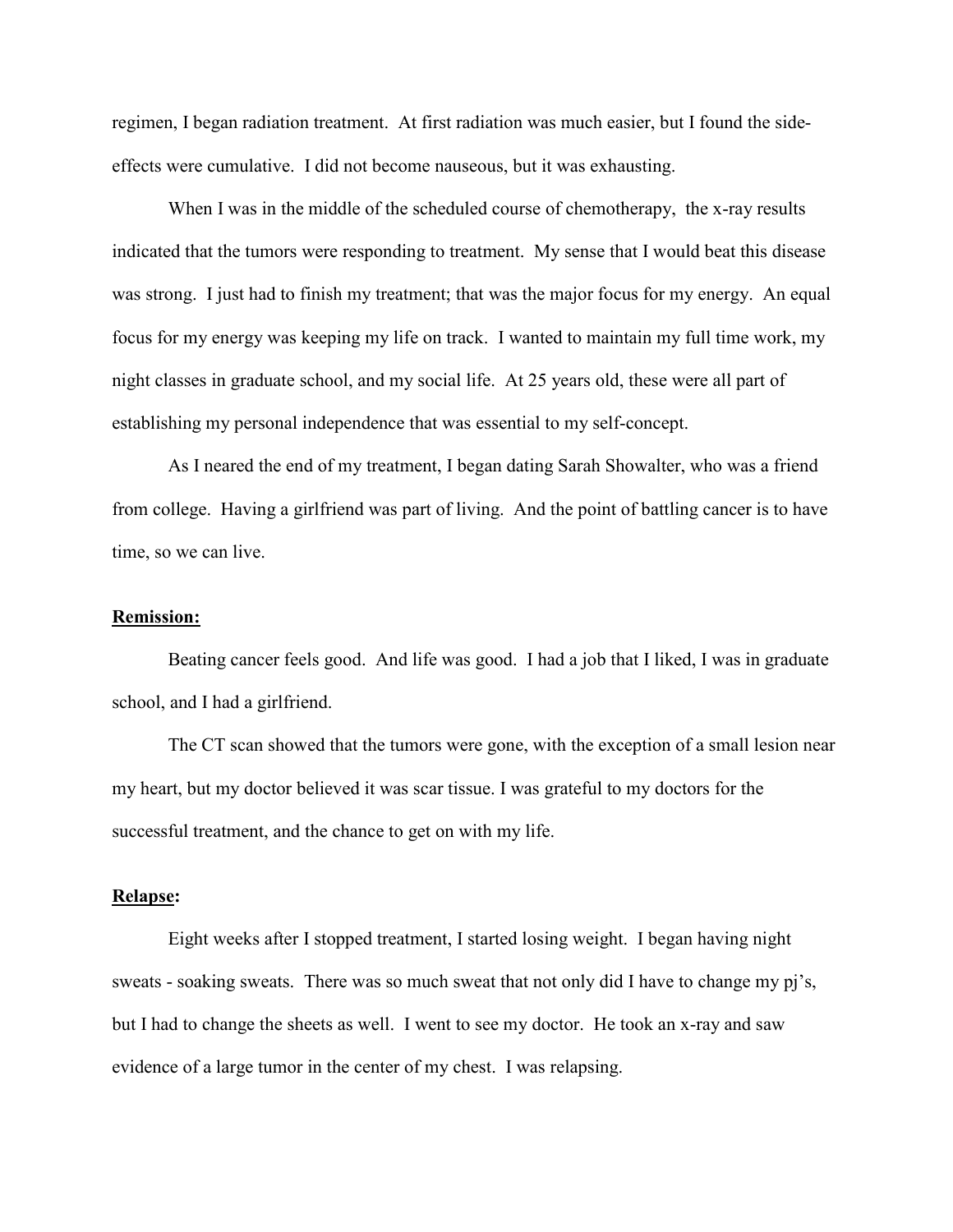This was a very traumatic time. My disease was considered more aggressive this time. I remember feeling very frightened, and stunned. I had been in the process of closing this chapter of my life.

I needed to have a biopsy to confirm the disease – to make sure it was Hodgkin's disease and not some other form of cancer. They also wanted to see how close it was to my heart. The surgery this time was much more significant since it was under my rib cage. The biopsy did confirm that it was Hodgkin's, and thankfully that my heart was not involved.

### **A new round of treatment**:

It was very hard to approach the beginning of a new chemotherapy regimen. I learned that these particular medications had the potential to cause heart problems later in life, but I was becoming more accustomed to this kind of trade off. Take something now to beat cancer, even if there are potential long term health consequences.

In the aftermath of my relapse with Hodgkin's disease, I was much more aware of my mortality, and I experienced a low point. The disease was more aggressive now, I had a large tumor in my chest right next to my heart, and I had night sweats that were miserable. I felt sick.

I started to feel the need to withdraw from my relationship. Sarah was supposed to join me to visit my parents, who had rented a place on Nantucket, but I told her I did not think she should come. I would be recuperating from surgery and would not be much fun. What I did not tell her was that I did not think she should be with someone as sick as I was. Internally, I was questioning, who would want to be with me? I questioned my worth in the relationship. I felt like damaged goods. I wanted to retreat.

#### **Psychotherapy**: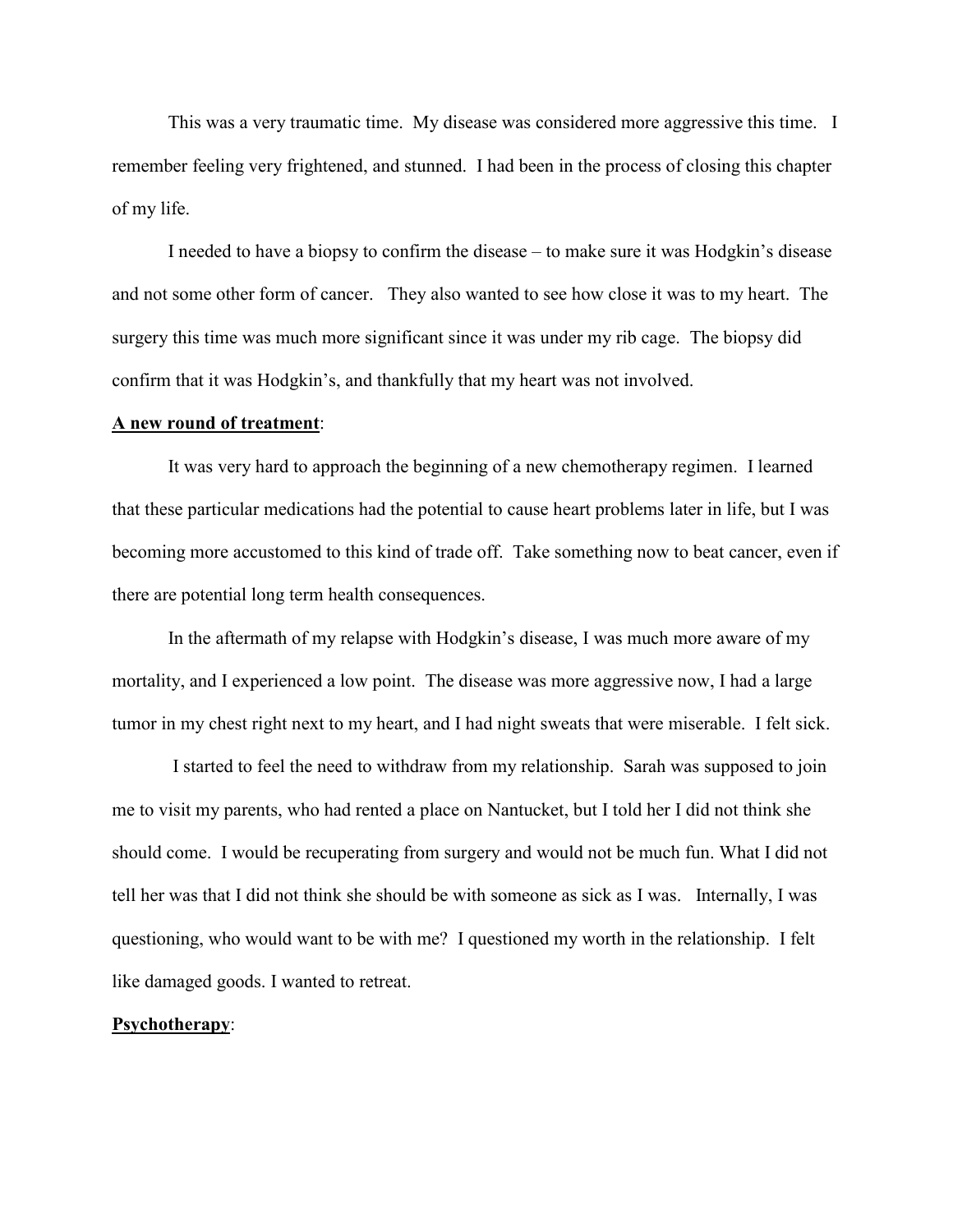Luckily, I spoke about this in my own psychotherapy, and thank goodness for good therapists. My therapist told me I could not make such a decision for Sarah. That was her decision. I changed course and asked her to join me on this vacation after all. She was glad that I asked her, and she let me know how hurt she felt when I told her not to come.

# **Time is Precious**:

Up until this time, when I considered my treatment, it was with a sense of, "Let me get the treatment finished, so I can get back to my life." But now, with the help of therapy and a clearer sense of my mortality, I began to focus on what I wanted in the life I had now, in the uncertain amount of time I had left. This may sound like negative thinking, but it did not feel that way. I had not lost hope, but I could appreciate the stakes of my health crisis more clearly. The time anyone has is uncertain, but with my disease this was brought into sharp focus. Life is that much more precious when we feel the awareness of our mortality. This exchange between David Letterman and Warren Zevon (who at the time had terminal lung cancer) captures a similar feeling:

**David Letterman**: From your perspective now do you know something about life and death that maybe I don't know?

**Warren Zevon**: Not unless I know how much you're supposed to enjoy every sandwich. I felt relieved because I knew I wanted Sarah in my life. I loved her, and being with her felt like living. She came with me to Nantucket and we had a great time. I had resolved for myself that I wanted her in my life.

### **Treatment Round 2**:

By the fall of 1986, this second go around of treatment was progressing well and appeared to be working. Treatment was more physically demanding this time around. The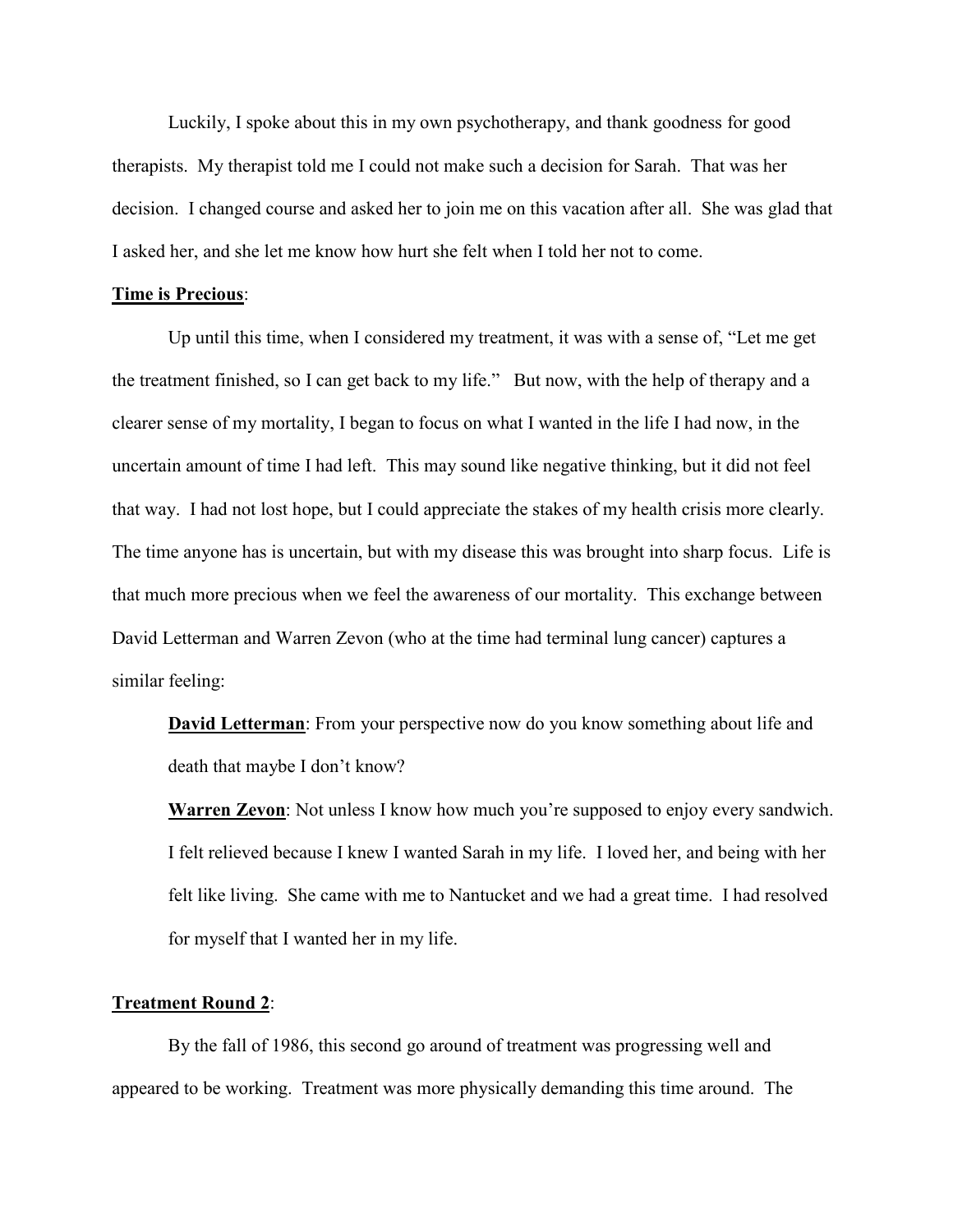chemotherapy (this time known as [ABVD\)](https://en.wikipedia.org/wiki/ABVD) and radiation were exhausting, and the impact was cumulative. I was losing my hair.

Integrating the fact of my cancer treatment into my life could be interesting. I remember the first day I wore a wig to work at Community Psychiatric Institute. The patients knew I was getting cancer treatment, but up until now, there had not been much change in me that they could observe (my first time through treatment I did not lose my hair). I sat down at our morning meeting, and several of the patients looked quizzically at me. It was an awkward moment, I was obviously wearing a wig, but we weren't sure what to say to each other. I broke the silence, "I know it's different, I'm still getting used to it also." I felt close to these patients who were also young adults. They were in psychiatric day treatment at crucial times in their lives.

### **Popping the question**:

Finally, the good news started coming that the tumors were shrinking. In spite of all we were going through with my health, my relationship with Sarah was progressing. In October of 1986, I asked her to marry me. I arranged for us to meet with my oncologist first, so he could confirm a positive prognosis. Then I took her to a romantic place and asked her to marry me. She said, "Yes" and we went out to dinner to celebrate our engagement.

#### **Remission again and another second opinion:**

I made it through this course of treatment. I had a little bit of hair left, I was physically drained and physically different. I was lighter, not as strong, and I felt very vulnerable. But I was also in remission again and I was engaged to Sarah. Once again the CT scan revealed no tumors, except for that same small lesion near my heart. I was told it was probably left over scar tissue.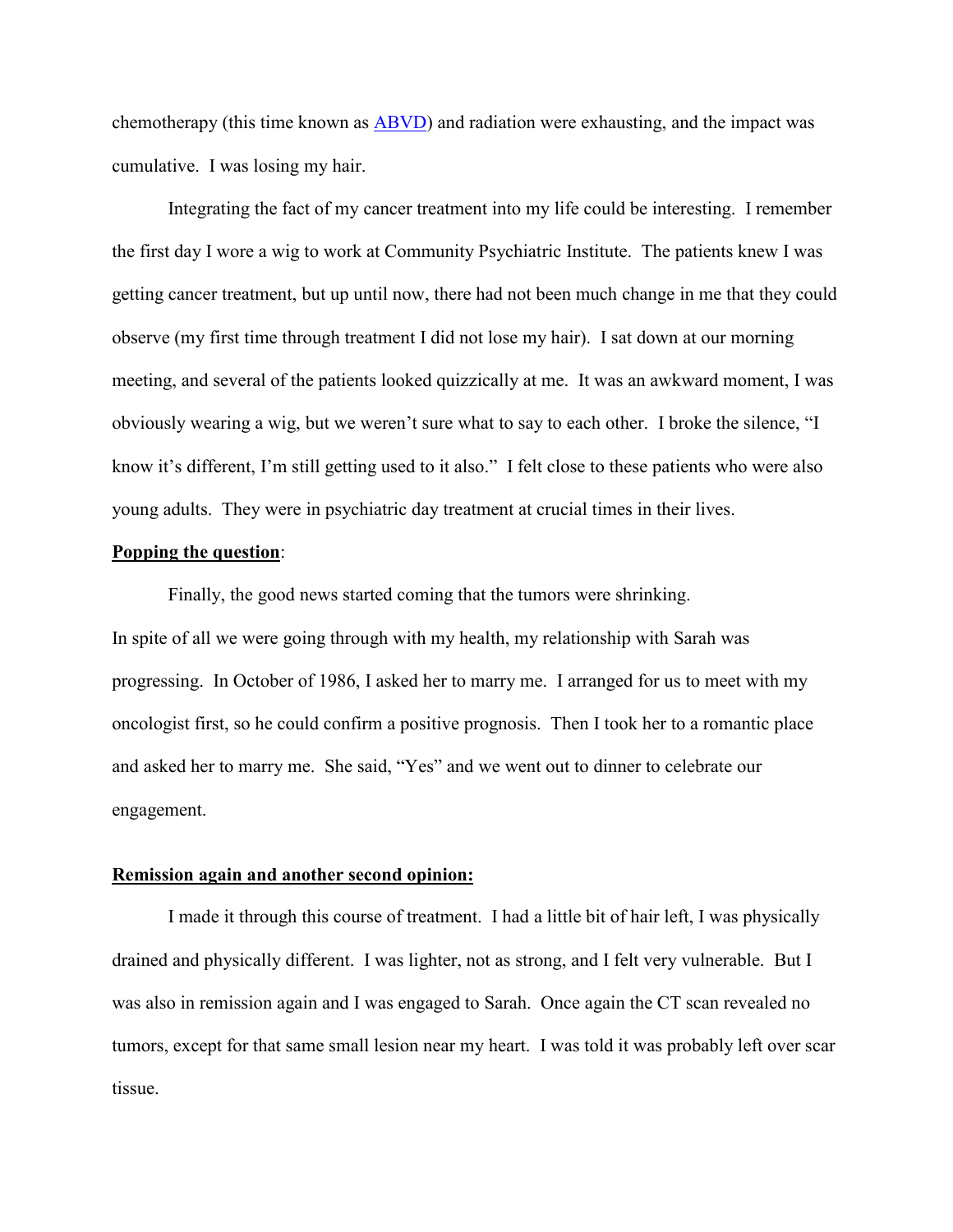My parents wanted me to go for another opinion at Johns Hopkins. I did not see why I should do this. For one thing, I was in remission, but underlying it all, I wanted to feel independent. By now I was 27 years old. My illness had me relying on my parents for the financial resources that enabled me to get second and third opinions. With this reliance, I felt that I was ceding control. In the end, I did agree to go Johns Hopkins, because I was afraid not to take advantage of something that could help me.

I traveled down to the appointment with my parents and Sarah. The meeting was more dramatic than any of us anticipated. The doctor examined me and reviewed my chart and images from recent scans. Then we all met together. The doctor explained that once someone has relapsed, his or her disease is considered resistant to the kind of conventional treatments I had already had. He told me that I would definitely relapse again, and he was recommending that I have a bone marrow transplant right away. It was a very tense consultation room. Sarah left the room for a moment, and my parents looked shell shocked. Surprisingly perhaps, I felt calm. I think the reason was that inside I had already made my decision; I would not have a bonemarrow transplant at this time – not now when I was in remission.

I felt supported in my decision by Sarah. My parents were also supportive, but still wanted another opinion. They wanted to bring me to the University of Pennsylvania to meet with another doctor they had learned about. I told them I did not want another opinion, since I had made my decision. I was adamant, they persisted, but this time they ended up going to this third opinion without me. The doctor told them that my absence from the meeting made it clear I had chosen a course of treatment, so her opinion was not relevant at this point. In this episode, I asserted my right and responsibility to make a decision about my treatment, and my parents were coping with how to help their first born child deal with a life threatening illness. The dance of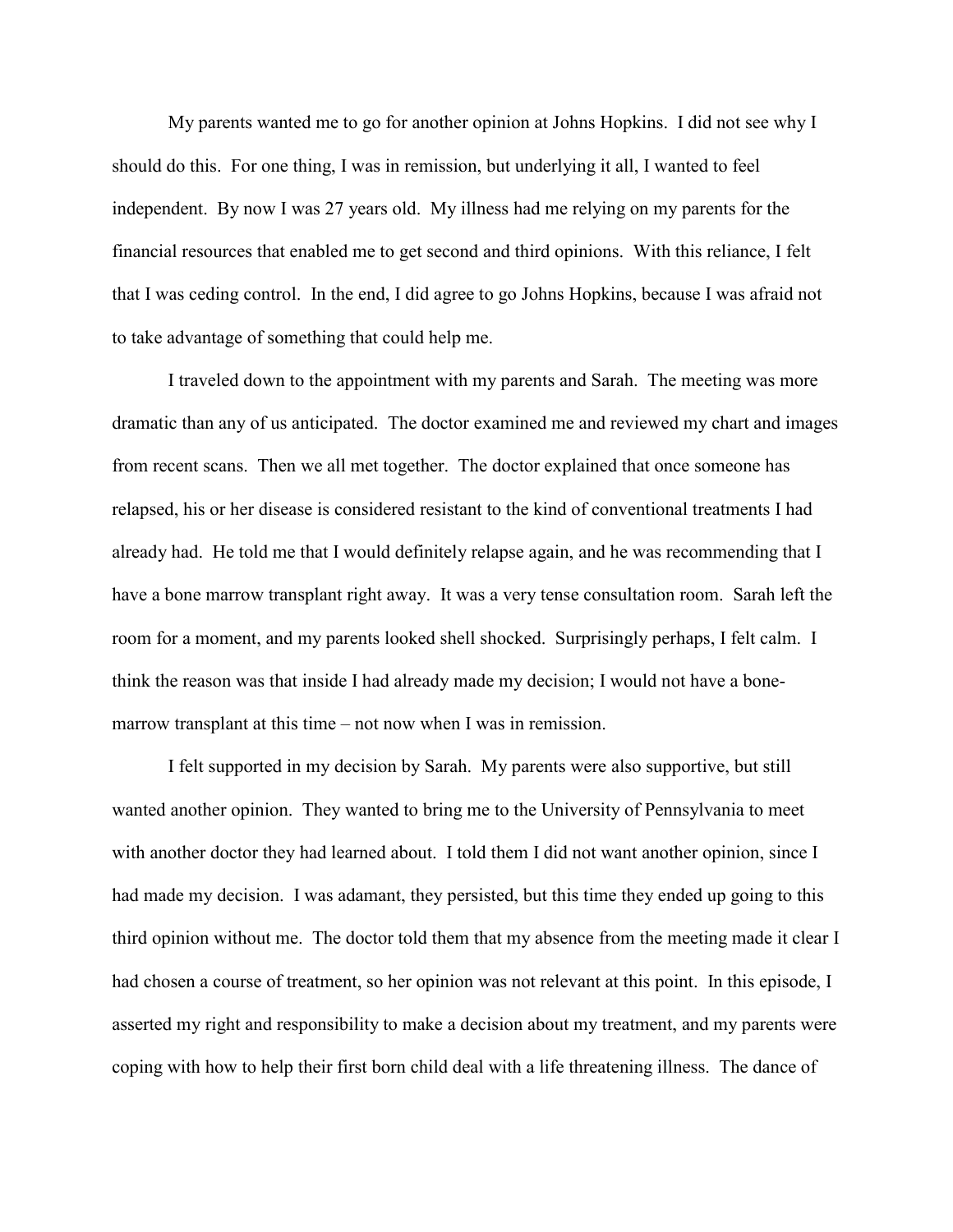independence between children and parents plays out in a multitude of forms in families everywhere. In my case, it was happening in the context of cancer. As much as I valued my independence, there was a part of me that wished that my parents could magically make this all go away.

### **Planning our wedding:**

I was in remission, and we got back into our lives. We were busy planning our August wedding. But then I started feeling pain in my back and in my abdomen. The x-rays and CT scans showed nothing, but the pain increased. It got so bad I could not sleep at night. I would lie for hours in a tub of hot water as the only way I felt relief. My doctor prescribed pain killers, [Demerol](http://medical-dictionary.thefreedictionary.com/Demerol) at first, and then adding [MS Contin.](https://en.wikipedia.org/wiki/Extended-release_morphine) Finally an MRI revealed bulky tumors throughout my lower abdomen and again in my chest. My Hodgkin's was now considered stage 3B, since the tumors were above and below my diaphragm, and I was having what are called B symptoms which are the night sweats. I had advanced Hodgkin's disease. I had never felt so sick and vulnerable in my life.

The doctor at Johns Hopkins had been right. Now I knew I needed the bone marrow transplant. I met with Dr. Subhash Gulati at Sloan Kettering. He had a protocol that was in clinical trial. He currently had 6 patients in the program. I would be the  $7<sup>th</sup>$  admitted to the trial. Since it appeared there was no disease in my own bone marrow (based on a bone marrow biopsy), I was able to have an autologous bone marrow transplant, that means bone marrow would be harvested from me and stored. Then after a course of intensive chemotherapy, the bone marrow would be put back intravenously to restore my bone marrow function.

But we were in the middle of planning a wedding. The wedding was scheduled for August, but the bone marrow transplant was going to take 6 weeks, from mid-June to the end of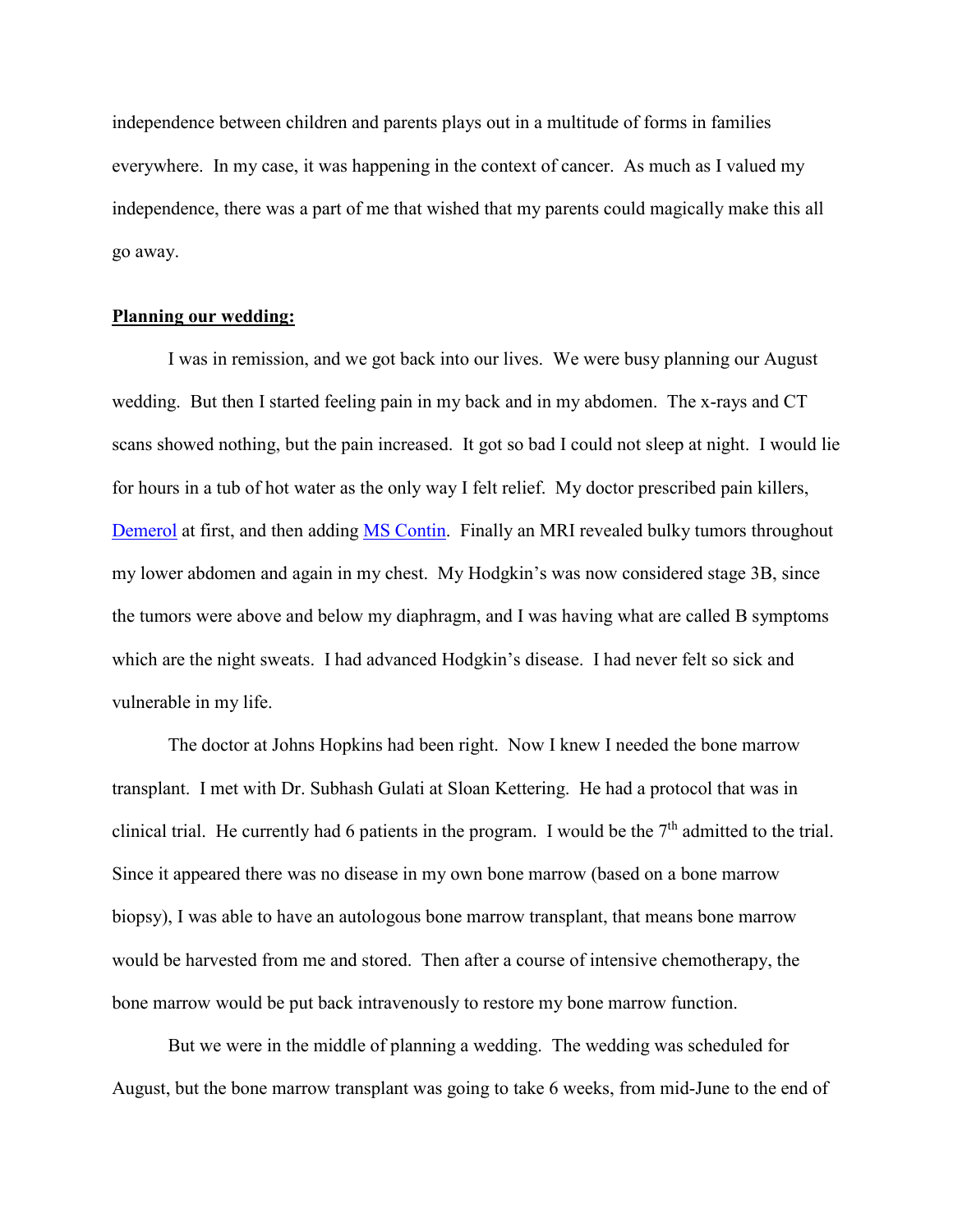July. We decided to get married in May. I remember our reasoning this way, "If I had the bone marrow transplant in June and July, what kind of shape would I be in for an August wedding?" Unspoken, at least around me, "Would I be alive?" I will always be amazed by Sarah's courage in this moment, because I knew she was scared. We got married two weeks before I went into the hospital for the bone marrow transplant. Getting married felt like a tremendous victory. I looked like hell (one of my friends said I looked gray), but I was elated.

### **The Transplant**.

The explanation I received going into the bone marrow transplant went something like this: Five percent of people will not survive because of the toxicity of the treatment itself, 5% will not survive due to infection, 5% will not survive because they will not go into remission, the remaining 85% will get through it and be in remission after the procedure. I was scared, as my days of invincibility were long gone. I still had hope, but my two relapses had changed my state of mind. I focused on the task in front of me, quite literally one day at a time. My visitors were limited, because I was so vulnerable to infection. My mother visited often. Sarah came after work. At one point I had to ask my mother to allow more time for Sarah to visit me alone. It was an early, fairly common marital issue playing out in an extraordinary situation.

Over the years I have thought about the level of dependency I experienced over the six weeks of the intensive treatment. I'll never forget how emotional it felt when I received my bone marrow back. I was skinny and weak. I needed daily blood transfusions of platelets and packed red cells (some donated by siblings), and I required broad spectrum intravenous antibiotics to fight infection when I would get fevers. The bone marrow represented my ability to make my own blood, and to fight infection.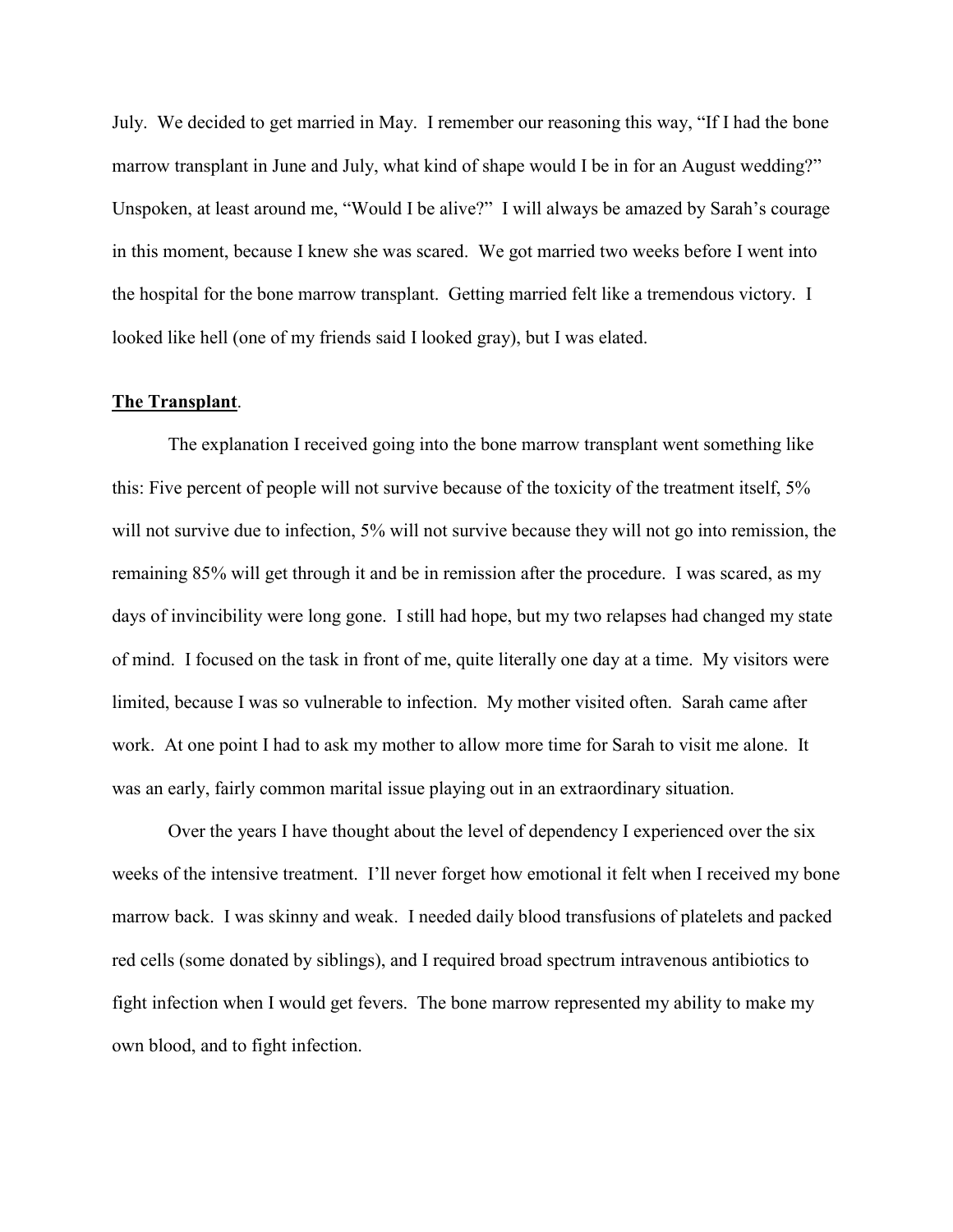It is now 29 years since my bone marrow transplant, and I have been disease free ever since. I do not believe I survived because of any special personal characteristics or the way I handled things. I know I was fortunate that a medical treatment was found and was available to me that eradicated the cancer from my body. I knew individuals who were going through similar treatment at the same time I was, who did not survive. I remember them and know they wanted more time to live.

Cancer treatment is a very physical experience, but also an emotional and psychological one. I have felt this in myself, and I have witnessed it in others. So much depends on where a person is in life, and how they want to use their time. I have often thought about how different it would be if I became ill now, since death would mean leaving my wife and my young adult children. It would change my focus and priorities away from those of a young man concerned about career, a wedding, and independence.

I realize that time is the most valuable thing we have, and my awareness of this fundamental truth grew over the course of my illness and treatment. It's not that once I was finished with the bone marrow transplant everything was perfect, because life isn't like that. Everyone has ups and downs. In the years since I was in a sustained remission, I would experience the fear of another relapse, such as when I had a sweaty night (which everyone has sometimes). Thankfully, those fears are rare now. But life is never easy, as one balances life's demands. With time, one is given the opportunity to manage all the ups, and downs, and I feel so fortunate to be able to do that. I live with a fuller appreciation of each moment, and this is a gift.

*Morgan J. Murray, PhD* is a licensed psychologist with a psychotherapy practice in Madison, NJ. He received his PhD from the Graduate Faculty of the New School for Social Research in